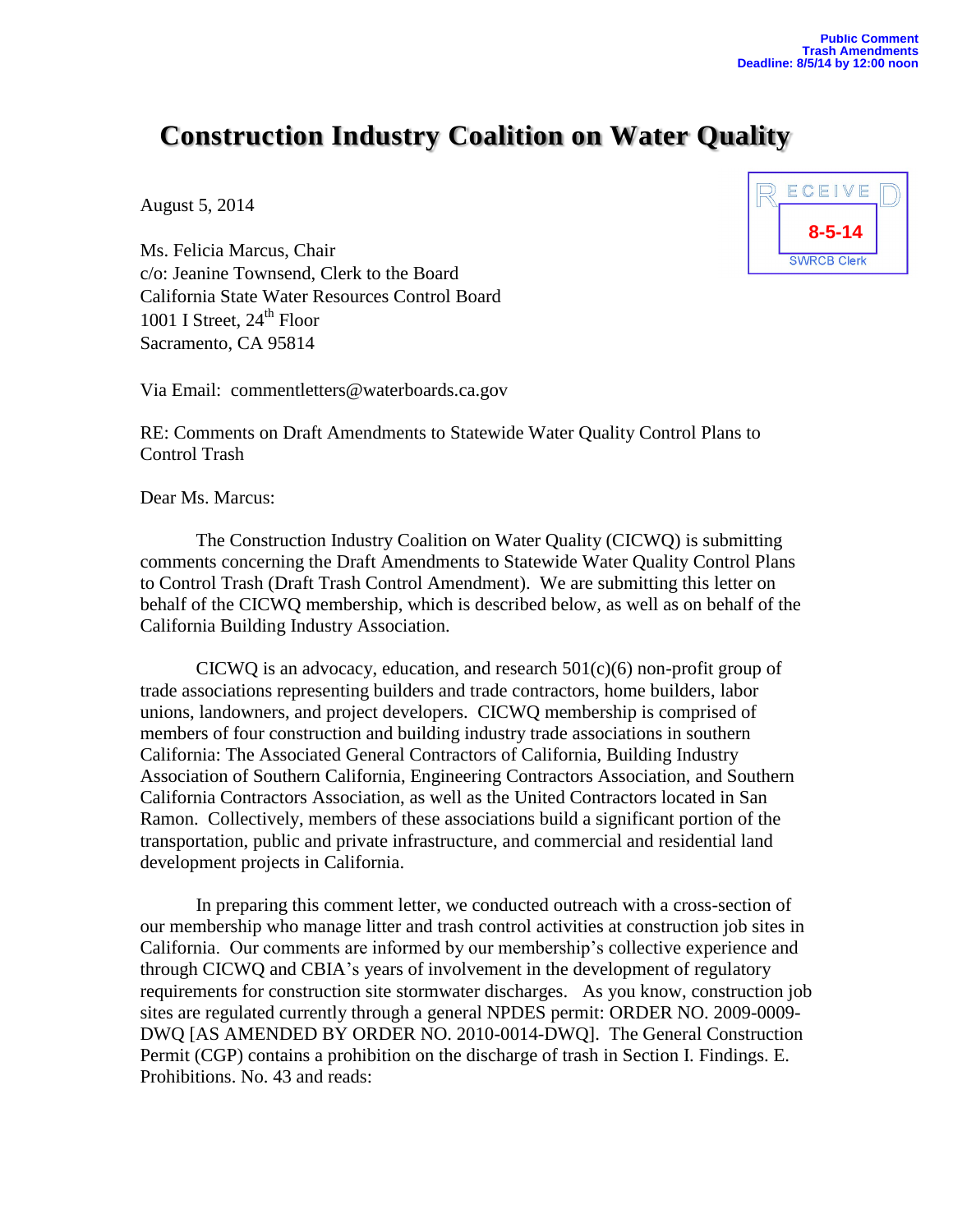*"This General Permit prohibits the discharge of any debris<sup>1</sup> from construction sites. Plastic and other trash materials can cause negative impacts to receiving water beneficial uses. The State Water Board encourages the use of more environmentally safe, biodegradable materials on construction sites to minimize the potential risk to water quality."*

*1 Litter, rubble, discarded refuse, and remains of destroyed inorganic anthropogenic waste.*

The Draft Trash Control Amendment contains a recommendation to continue to require a prohibition of the discharge of trash from construction sites through implementation of the CGP. In addition, however, the Draft Trash Control Amendment contains language that would allow a permittee to comply by using two other options cited in the Staff Report:

*"If the industrial or construction permittee, however, demonstrates to the Water Board that it is unable to comply with the outright prohibition, then the permittee, through the discretion of the Water Board, may comply with one of two options. Under the first option, the permittee would install, operate, and maintain full capture systems for storm drains that service the facility or site. As a second option, the permittee could develop and execute an implementation plan that committed to any combination of controls, such as full capture systems, other treatment controls (e.g. partial capture devices and green infrastructure and low impact development controls), institutional controls, and/or multi-benefit projects to achieve the same performance results as installation, operation and maintenance of full capture systems would achieve."*

While the Draft Trash Control Amendment Staff Report purports to provide flexibility, closer examination of the proposed requirements and additional narrative adds, if adopted, additional reporting of monitoring requirements for construction site dischargers, and most importantly, adds a significant burden of proof element to compliance that is unnecessary given CICWQ research into existing construction site trash control practices. In other words, it appears the State Water Board is proposing regulation that is unnecessary and unhelpful given current regulation and industry practice. And more generally, a review of available statistics on surface waters and impairments indicate that 98% of surface waters in California are not impaired for trash and those waters that are impaired are highly concentrated in three coastal areas: Los Angeles, San Diego, and San Francisco Bay Area. The problem of trash in receiving waters is localized and is being effectively addressed in that manner through the TMDL process and through implementation of other existing NPDES permits. We therefore question the need for any additional regulation at this time, in part because of the additional resources and time that will be required to comply with the Draft Trash Control Amendment when a problem with trash may never exist.

Based on discussions with our homebuilder members who are responsible for CGP implementation, trash control compliance is currently being achieved through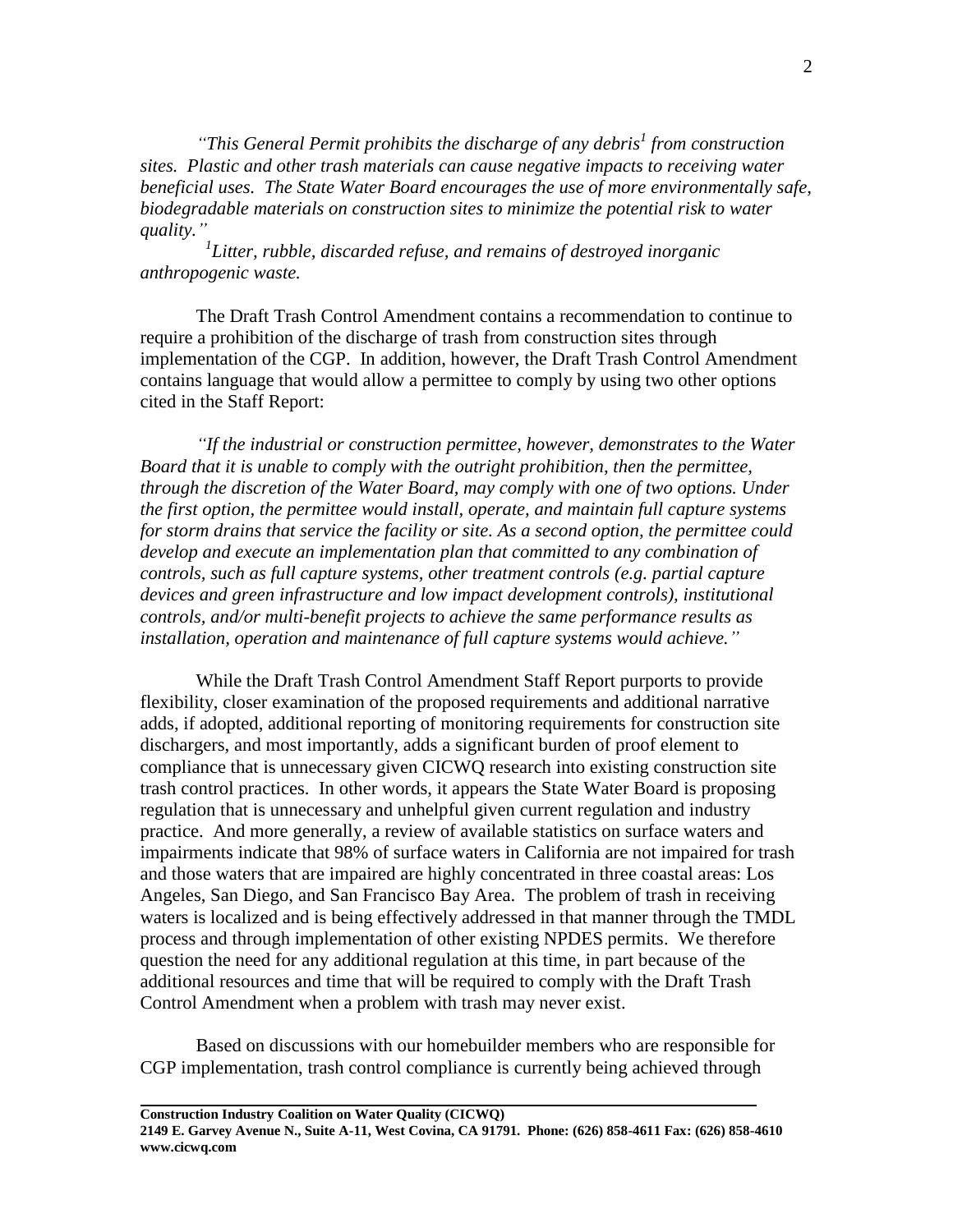source control vis-a-vis physical removal of any trash on a daily basis, with trash collected placed in a covered container and periodically removed by trash collection and disposal service providers. In addition, compliance is achieved through street sweeping and other source control housekeeping measures that prevent the discharge of trash and organic debris from construction job sites. Individuals who were contacted indicated that enforcement of the prohibition on trash discharge was being done through inspections by local municipal officials and Regional Board staff.

According to our membership, the installation of full capture devices is technically infeasible in most instances because of the changing nature of a construction job site. The full capture option is known as Track 1. The alternative proposed, known as Track 2, is to implement some combination of full and partial capture along with using other, so-called institutional controls and other means to prevent trash from entering receiving waters. Track 2 would require some, undefined at this time, determination of the equivalency to Track 1 on the part of the discharger in order for a compliance demonstration under Track 2.

The determination of Track 1 and Track 2 equivalency is under development at this time according to the Draft Trash Control Amendment staff report and State Water Board staff (who provided clarification of intent at a workshop on 7/16/2014), and will be left to the discretion of the Regional Boards to develop at some future date. This kind of uncertainty in process is concerning, as is the fact the current prohibition of the discharge of trash appears to be working from the perspective of the construction industry, and additional regulation and so-called flexibility is unhelpful and may actually increase the cost to comply because of the difficulty of proving Track 2 equivalence with Track 1.

As an example, we have concerns about the monitoring and reporting program (described on page 17 of the Staff Report, Section 2.7), which strongly implies a level of effort required by builders and contractors, significantly above and beyond what is currently required to demonstrate compliance (handled in the SWPPP, implemented visà-vis daily physical collection and containment of trash using source control principles). And, the Draft Trash Control Amendment makes conflicting statements about the necessity of specific monitoring requirements for construction dischargers, and clarification of intent by the State Water Board is requested. Specifically, see conflicting information discussed on page 17, Section 2.7 and pages 81-82 of the Staff Report, 4.10 No. 3.

Finally, the State Water Board prepared a lengthy economic analysis of the impact of adopting the Draft Trash Control Amendment for Phase I and II MS4 dischargers, Caltrans, and Industrial General Permit holders. Most concerning is the fact the State Water Board did not estimate the financial impact of the Draft Trash Control Amendment on construction dischargers, and concluded the Draft Trash Control Amendment would not have any impact on the incremental cost of compliance. This is a faulty assumption considering that if the Draft Trash Control Amendment was adopted and construction dischargers chose to comply using Track 2, there will most certainly be